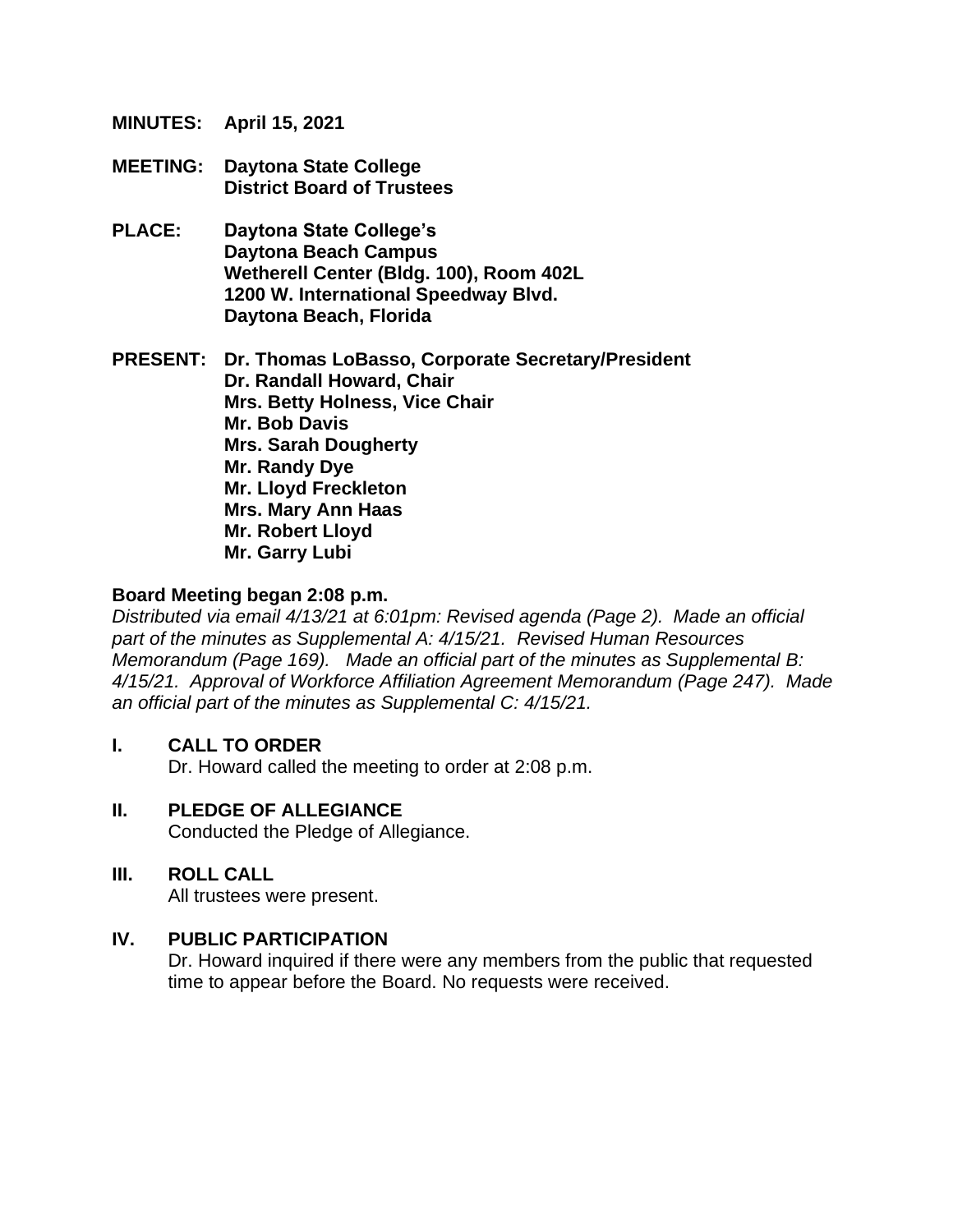# **V. PUBLIC HEARING - POLICIES**

- **A. Approval of Second Reading – College Policies Sections 1-4** Mr. Brian Babb, General Counsel, reviewed all policies in sections 1-4. He stated those that were not changing and explained any that had revisions. This review is in preparation for the College's ten-year accreditation visit.
	- **MOTION:** (Lubi/Lloyd) The District Board of Trustees approve the final reading of College Policies Section 1. Motion carried unanimously.
	- **MOTION:** (Freckleton/Haas) The District Board of Trustees approve the final reading of College Policies Section 2. Motion carried unanimously.
	- **MOTION:** (Holness/Lloyd) The District Board of Trustees approve the final reading of College Policies Section 3. Motion carried unanimously.
	- **MOTION:** (Lubi/Lloyd) The District Board of Trustees approve the final reading of College Policies Section 4. Motion carried unanimously.
- **B. Approval of Second Reading – College Policy 8.07: Naming of Buildings, Areas and Programs**

Mr. Babb reviewed policy revisions and presented for approval.

**MOTION:** (Haas/Holness) The District Board of Trustees approve the final reading of College Policy 8.07. Motion carried unanimously.

## **VI. CONSENT AGENDA**

- A. Approval of 2/18/21 Board Meeting Minutes
- B. Approval of 3/25/21 Special Board Meeting Minutes
- C. Approval of Agreements
- D. Approval of Agreements Affiliation
- E. Approval of Budget Amendments
- F. Approval of Deletion of Inventory Items
- G. Approval of Donations Non-Cash
- H. Approval of Donations Surplus
- I. Approval of Grant Applications
- J. Approval of Human Resource Recommendations

Mr. Lubi asked to pull the Palm Coast Music Festival, Inc. in Item VI. C. Approval of Agreements so it may be voted on separately.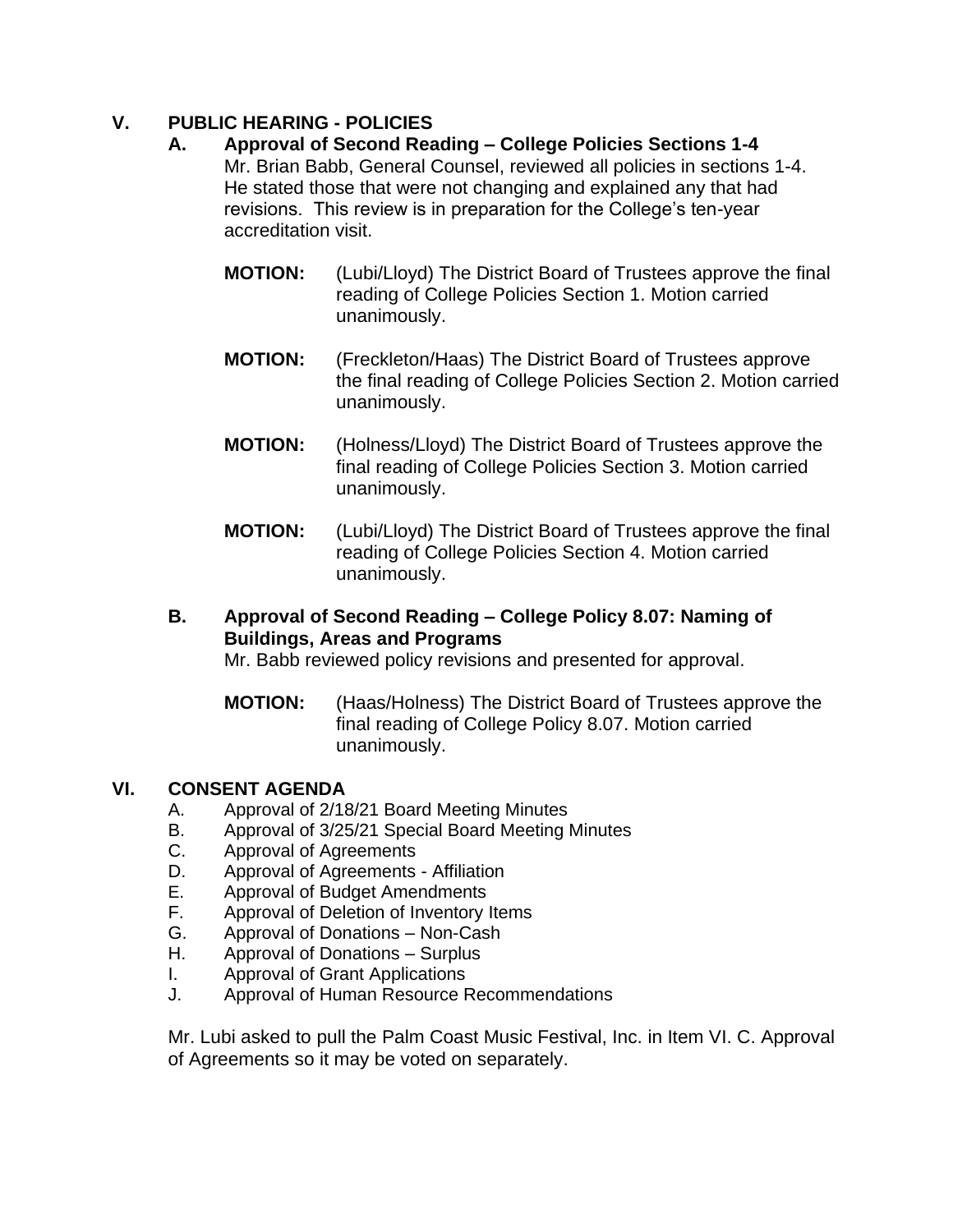- **MOTION:** (Freckleton/Lloyd) The District Board of Trustees approve the remainder of the Consent Agenda. Motion carried unanimously.
- **MOTION:** (Freckleton/Haas) The District Board of Trustees approve the agreement with the Palm Coast Music Festival, Inc. listed in Item VI.C. Approval of Agreements. Motion carried with Mr. Lubi recusing\* himself.

*\*Mr. Lubi serves on the board of the Palm Coast Music Festival. Form 8B has been completed and made an official part of the minutes as Supplement D: 4/15/21.*

#### **VII. TIME RESERVED/PRESIDENT**

#### **A. President's Update**

Dr. LoBasso thanked the Board for a great retreat and felt they have given the College some good direction moving forward into the next year. He shared some recent highlights which included organizing movie nights for student athletes in the Soccer Stadium and will be looking into doing something like this for the student body. He shared of the partnership with Halifax Health who has set up a vaccine portal for College employees, their families and students. He attended a Homes Brings Hope meeting and shared what a great new initiative this was to help families get into their first home. The College's construction program can utilize some of the work for hands-on experience. He stated the College held a virtual Student Awards Convocation ceremony and hopes to have this in-person next year. Plans are underway for an in-person graduation ceremony at the Ocean Center and Chancellor Hebda has agreed to speak at two of the ceremonies. He was looking forward to the Student Residence Hall groundbreaking event after the meeting.

## **B. Approval of Annual Equity Report**

Dr. LoBasso asked Dr. Erik D'Aquino, Vice President of Enrollment Management, to review the Equity Report on behalf of Mr. Lonnie Thompson who was unable to attend due to a death in the family. Dr. D'Aquino reviewed the purpose and development of the report, employment compliance, enrollment and retention rates, student completion rates, completion and retention initiatives, and athletics. Dr. LoBasso commented on the increase in First Time in College (FTIC) numbers and how that increase is a positive sign of growing enrollment. He thanked Mrs. Holness who has been instrumental in helping to facilitate and showcase what the College is accomplishing. Mrs. Holness appreciated the specific details that were included in this year's report and extended her compliments to Mr. Thompson and the Equity Committee.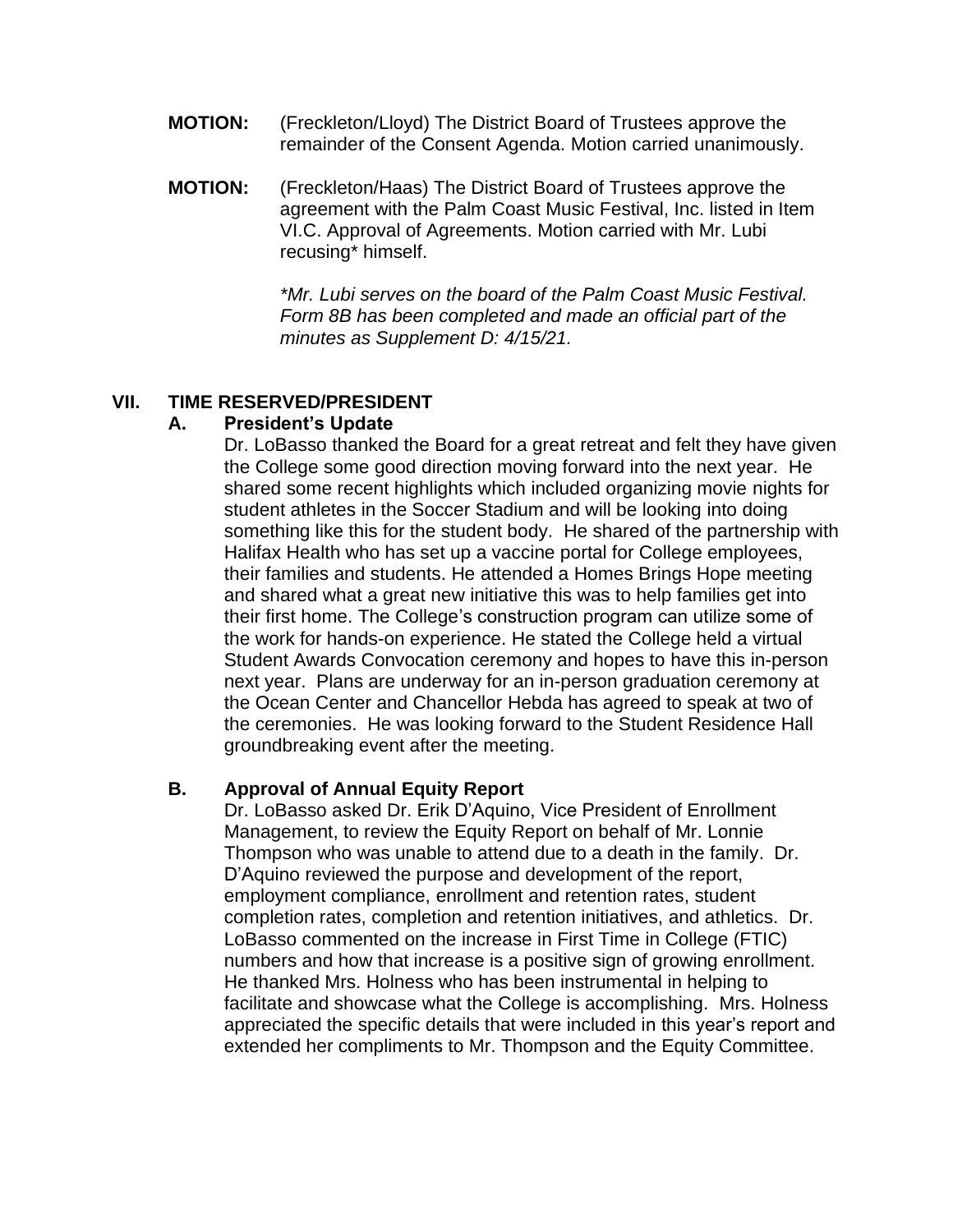**MOTION:** (Davis/Holness) The District Board of Trustees authorize the College to submit the 2020/2021 Annual Equity Report to the Florida Board of Education/Office of Equity and Access. Motion carried unanimously.

# **VIII. COLLEGE COUNSEL**

#### **A. Approval of Filing of Brief of Amici Curiae**

Mr. Babb explained the brief being filed is to protect the sovereign immunity of public entities in Florida.

**MOTION:** (Lloyd/Dye) The District Board of Trustees approve the College joining the universities and colleges in support of the defendant District Board of Trustees of Miami Dade College. Motion carried unanimously.

#### **B. Information Only – Legal Opinion**

Mr. Babb explained the legal opinion was provided for closing on the loan for the student residence hall project and is an information item only.

#### **C. Approval of Workforce Affiliation Agreement**

Mr. Babb explained the College would provide educational training and experience for students under an affiliation agreement with Lucas Construction, Inc. for residential housing sponsored by Food Brings Hope LLC. The students would work in the construction/renovation of homes under the supervision of College instructors and in coordination with general contractors and subcontractors. Liability insurance was discussed and there was consensus to not enter into the agreement until the appropriate insurance was secured.

**MOTION:** (Lubi/Davis) The District Board of Trustees approve entering the affiliation agreement with Lucas Construction, Inc. on housing renovation projects sponsored by Homes Bring Hope after all insurance issues are satisfactorily resolved. Motion carried unanimously.

## **IX. FACILITIES**

#### **A. Approval of Daytona Campus, Parking Lots A, B, C Budget Amendment**

Mr. Chris Wainwright, Associate Vice President of Facilities Planning, explained there was additional work required due to unforeseen conditions in the ground on this project and additional funds would be needed for contingency.

**MOTION:** (Dye/Haas) The District Board of Trustees approve the increase of \$95,000 to contingency for the Daytona Campus Parking Lots A, B, & C project. Motion carried unanimously.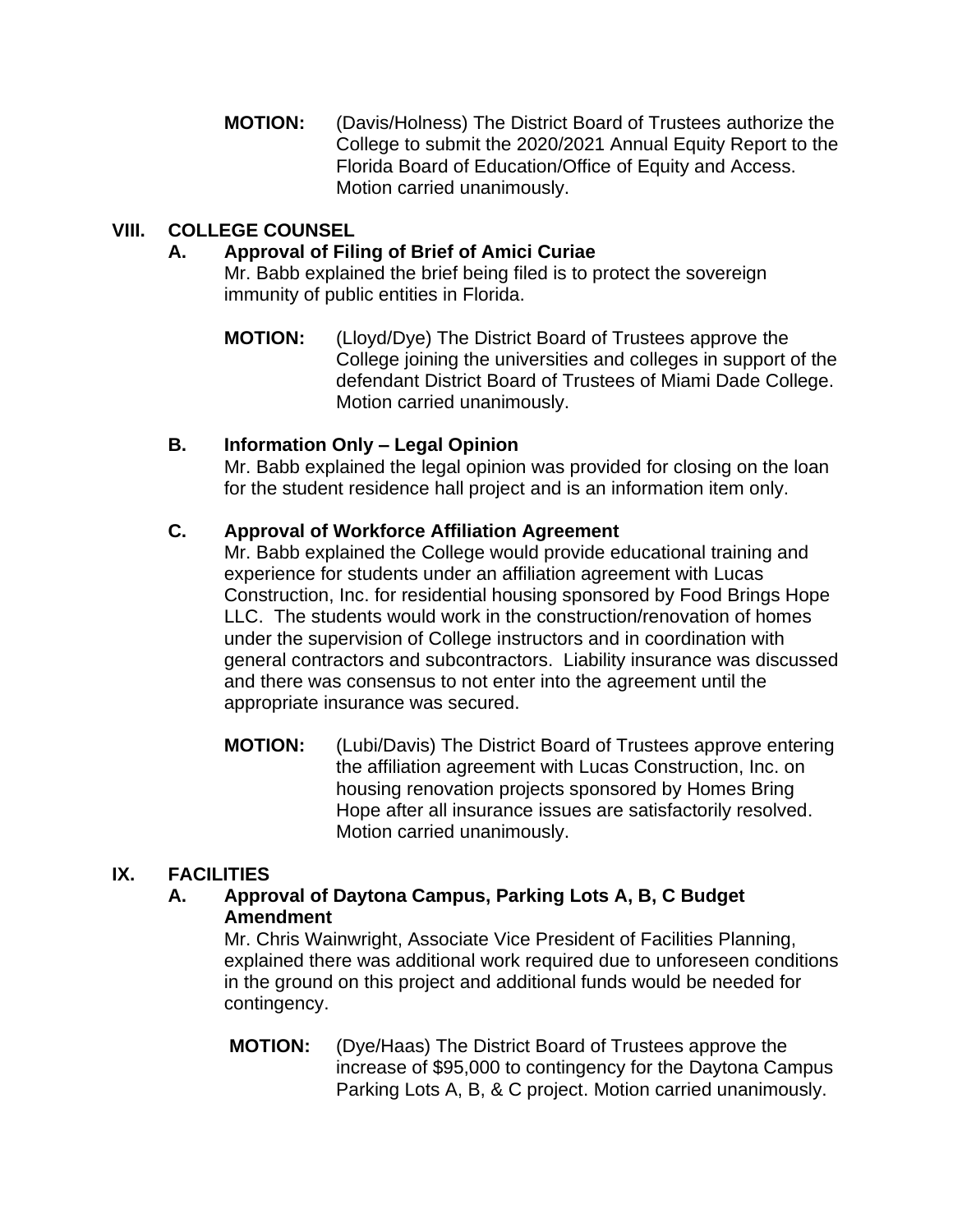# **X. FINANCE**

# **A. Executive and Financial Summary Reports as of 3/31/21**

Mr. Martin Cass, Vice President for Finance, presented the financial report for the period ending March 31, 2021. Information reviewed included Fund 1 Operating Revenue and Expenses, Carry Forward Funds, Comparison of Actual Revenue Received to Budgeted, Three-Year Analysis of Tuition and Fees, Comparison of Actual Expenses to Budgeted Costs, Major Capital Projects Funding, Recap of Major Project funding, and Summary of Major Capital Projects scheduled during the fiscal year and projects completed.

### **B. ACH/Wire Transfers/Checks Issued Greater Than/Equal to \$50,000 – February and March**

Mr. Cass presented as information.

## **XI. ACADEMIC AFFAIRS**

## **A. NISOD Excellence Awards Presentation**

Dr. Amy Locklear, Provost, shared information about the National Institute for Staff and Organization Development (NISOD) awards and recognized this year's recipients:

- Misty Carlson, Associate Professor and Clinical Coordinator, Respiratory Care
- Dana Davidson, Associate Director, Academic Support Center
- Martin Galloway, Assistant Professor, American Sign Language
- Dee Gay, Associate Professor and Chair, School of Cosmetology and **Barbering**
- Dr. Benjamin Graydon, Professor and Chair, Quanta Honors College
- Cheryl Kohen, Director, Division of Online Studies
- Cheryl Miller, Work Experience Coordinator, College of Business, Engineering and Technology
- Hector Valle, Director, Instructional Resources/Training
- **B. Approval of New Program – Audio Electronics Specialist, A.S. Certificate**
- **C. Approval of Major Program/Course Revisions – State Mandated Program Length Requirements – Barbering, Vocational Certificate**
- **D. Approval of Major Program/Course Revisions – State Mandated Program Curriculum Requirements – Law Enforcement Academy, Vocational Certificate**
- **E. Approval of Major Program/Course Revisions – Radiography, A.S.**
- **F. Approval of Major Program/Course Revisions – Respiratory Care, A.S.**
- **G. Approval of Major Program/Course Revisions – Supervision and Management Degree B.A.S. Concentrations**
- **H. Approval of Major Course Revision**
- **I. Approval of New Courses**  Dr. Locklear reviewed the above Items B-I and presented for approval.